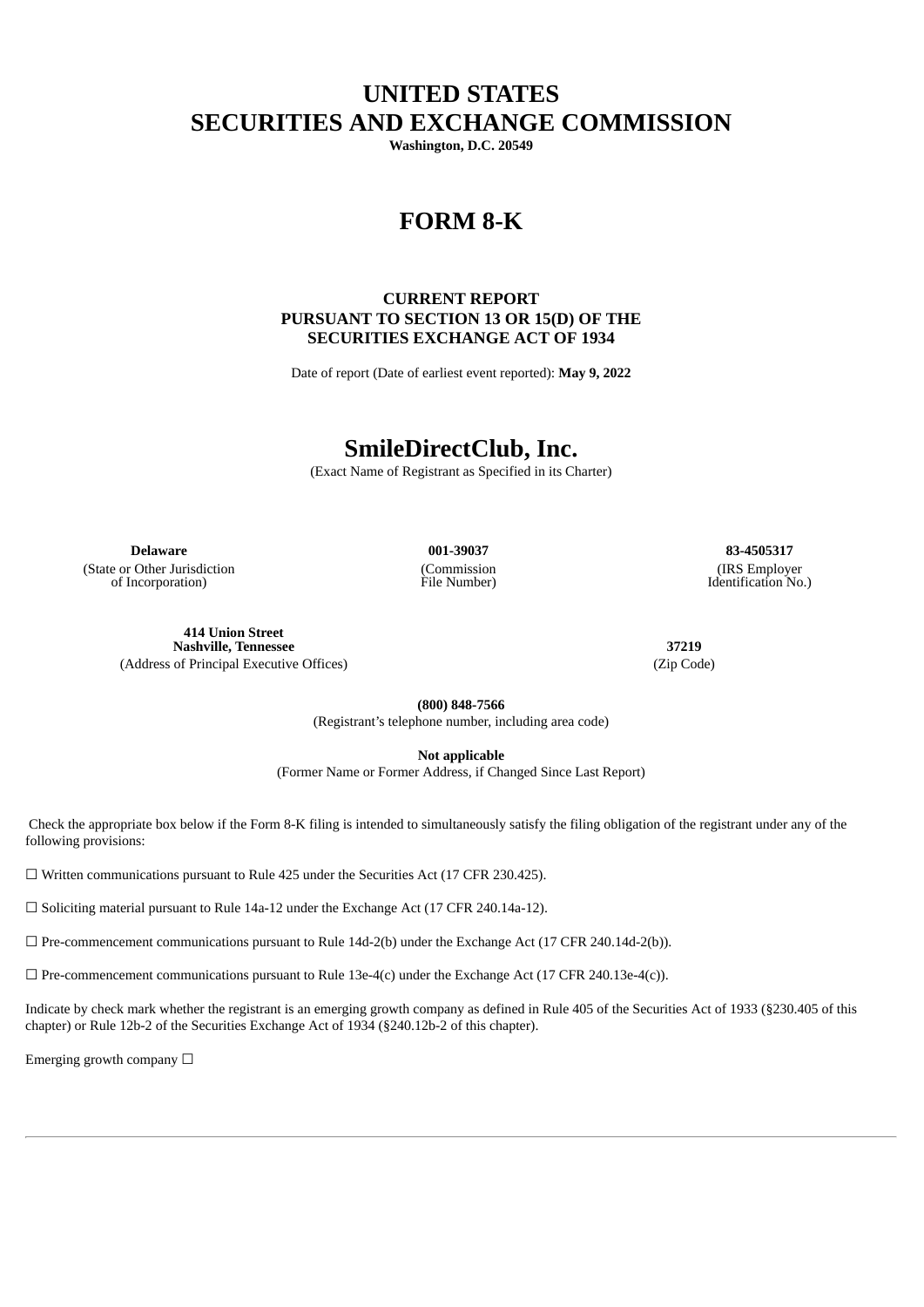If an emerging growth company, indicate by check mark if the registrant has elected not to use the extended transition period for complying with any new or revised financial accounting standards provided pursuant to Section 13(a) of the Exchange Act.  $\Box$ 

Securities registered pursuant to Section 12(b) of the Exchange Act:

| Title of each class                               | rading symbol. | Name on each exchange on which registered |  |  |
|---------------------------------------------------|----------------|-------------------------------------------|--|--|
| Class A common stock, par value \$.0001 per share | טעכ            | The NASDAO Stock Market LLC               |  |  |

#### **Item 2.02. Results of Operations and Financial Condition.**

On May 9, 2022, SmileDirectClub, Inc. issued a press release announcing its financial results for the first quarter ended March 31, 2022. A copy of the press release is attached as Exhibit 99.1 to this Current Report on Form 8-K and is incorporated herein by reference.

The information in this Current Report on Form 8-K, including the information set forth in Exhibit 99.1 attached hereto, shall not be deemed "filed" for purposes of Section 18 of the Securities Exchange Act of 1934, as amended, or otherwise subject to the liability of that section or Sections 11 and  $12(a)(2)$  of the Securities Act of 1933, as amended. In addition, this information shall not be deemed incorporated by reference in any filing of SmileDirectClub, Inc. with the Securities and Exchange Commission, except as expressly set forth by specific reference in any such filing.

#### **Item 9.01. Financial Statements and Exhibits.**

(d) Exhibits.

| <b>Exhibit No.</b> | <b>Description</b>                                                                                       |  |
|--------------------|----------------------------------------------------------------------------------------------------------|--|
| 99.1               | <u>Press release dated May 9, 2022, reporting financial results for the quarter ended March 31, 2022</u> |  |
|                    | 104<br>Cover Page Interactive Data File (embedded within the Inline XBRL document)                       |  |
|                    |                                                                                                          |  |

## **SIGNATURE**

Pursuant to the requirements of the Securities Exchange Act of 1934, the registrant has duly caused this report to be signed on its behalf by the undersigned hereunto duly authorized.

#### SMILEDIRECTCLUB, INC.

By: /s/ Troy Crawford

Troy Crawford Interim Chief Financial Officer, Chief Accounting Officer and Treasurer

Date: May 9, 2022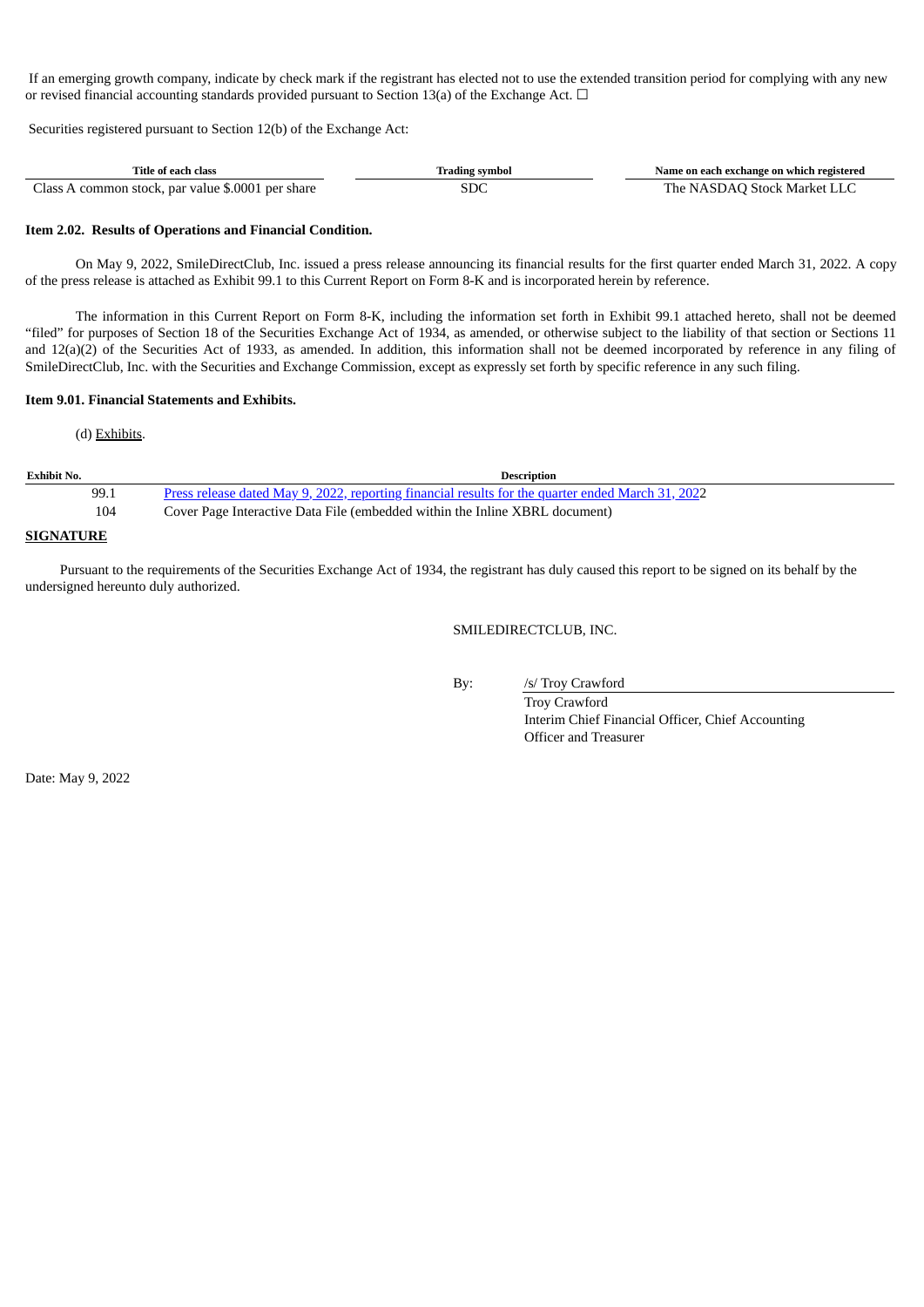<span id="page-2-0"></span>

## **SmileDirectClub Reports First Quarter 2022 Financial Results Q1 2022 Revenue Increased 20.1% and Shipments Increased 15.3% vs. Q4 2021**

**NASHVILLE, Tenn., May 9, 2022** -- SmileDirectClub, Inc. (Nasdaq: SDC), the next generation oral care company with the first medtech platform for teeth straightening, today announced its financial results for the first quarter ended March 31, 2022. Revenue for the first quarter of 2022 increased 20.1% compared to the fourth quarter of 2021 with gross profit up 32.5% for the same period.

## **First Quarter 2022 Financial Highlights**

- **•** Total revenue of \$152 million, a 20.1% increase over the fourth quarter of 2021 and a decrease of 24.0% over the prior year period.
- Net loss of \$(73) million, an improvement of \$22 million over both the fourth quarter of 2021 and the prior year period.
- Adjusted EBITDA of \$(34) million, a \$27 million improvement over the fourth quarter of 2021, and a decrease of \$39 million over the prior year period.
- Diluted EPS of \$(0.19), an improvement of \$0.06 over both the prior year period and fourth quarter of 2021.

## **Key Operating Metrics and Strategic Highlights**

- First quarter unique aligner shipments of 76,254, a 15.3% sequential increase over 66,133 shipments in the fourth quarter of 2021.
- Fourth quarter average aligner gross sales price ("ASP") of \$1,890 compared to \$1,899 for the fourth quarter of 2021.
- On April 27, 2022, completed a new \$255 million secured debt facility, strengthening the Company's liquidity with greater flexibility to fuel its continued operations and growth plans.

"We are off to a good start for 2022 and on plan with the right-sizing of our operating structure and allocating capital to core growth initiatives that can produce the highest return on investment," said David Katzman, Chief Executive Officer and Chairman of SmileDirectClub. "These actions have positioned us to further advance our strategic growth initiatives, including oral care, profitable SmileShop expansion, technology and product innovation, and our Partner Network, which are all demonstrating encouraging results. Additionally, we also strengthened our liquidity position with the announcement last month of a new \$255 million secured debt facility that gives us financial flexibility to continue making investments in key strategic growth areas of our business. We remain optimistic on our business outlook for 2022 and beyond."

## **Business Outlook**

SmileDirectClub's mission is to democratize access to a smile each and every person loves and deserves by making it affordable and convenient for everyone. Every decision and investment the Company has made is to support and expand this mission and enable its longterm growth potential. SmileDirectClub possesses the unique assets and innovation to disrupt the incumbents, the agility to adjust to the needs of its customer, and a sustainable brand that is top of mind with consumers. The Company has been issued 36 patents and counting for its innovations in orthodontic treatment planning, aligner manufacturing, smile scanning technologies, its proprietary telehealth platform and a variety of other areas. There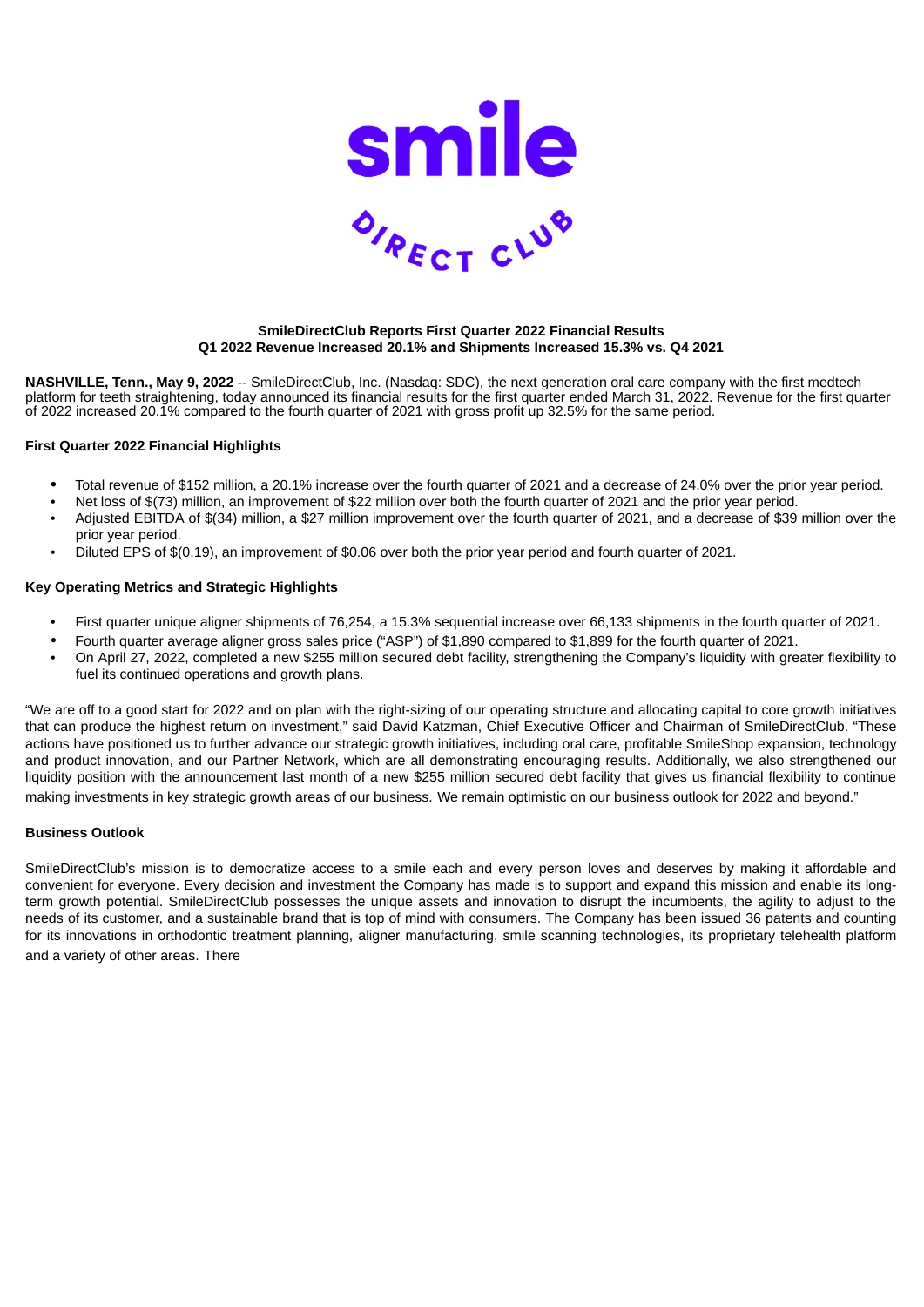are many more patents pending and in the pipeline in both the US and abroad on various technologies relating to data capture, 3D image capture, intraoral scanning, monitoring, manufacturing, and consumer products. In addition, the Company has enabled treatment for over 1.7 million customers, built the only end-to-end vertically integrated platform for the consumer at scale, created a Dental Partner Network with 673 global practices that are live or pending training, created oral care products available at over 16,300 retail stores worldwide, and remains the strongest teledentistry brand with 60% aided awareness.

When consumers are considering straightening their teeth, they typically do one or all of the following: One, they search online to understand their options; two, they might ask a dentist; and three, they might ask a friend or family member which option they should choose. Based on the Company's research, consumers have noted its product and customer experience is nearly identical to Invisalign, 60% less expensive, and more convenient. For other teledentistry platforms, its research showed that significantly fewer customers would recommend those brands compared with SmileDirectClub customers. The U.S. Brand Tracker first quarter survey separately noted that the Company's unaided and aided brand awareness continued its separation from its teledentistry competitors and closer awareness compared to Invisalign. Additionally, the Company's pioneering telehealth platform was recently recognized by MedTech Breakthrough, winning the "Best Telehealth Platform" award in 2022.

In addition to these investments to create the next generation of oral care and influence consumer decision making, the Company will continue to make strategic investments in penetrating new demographics to drive controlled growth, while also executing against its profitability goals. Lastly, favorable industry dynamics continue to increase with broader acceptance of telehealth and specifically teledentistry, minimal penetration against the total addressable market, a number of recent regulatory wins that should help remove barriers to access to care, and clear aligners gaining share in the overall industry.

## **Full Year 2022 Guidance**

The Company reaffirmed its guidance as well as its assumptions underlying that guidance for the year ended December 31, 2022, previously provided on February 28, 2022.

## **Conference Call Information**

## **SmileDirectClub First Quarter 2022 Conference Call Details**

| <b>Date:</b>    | May 10, 2022                                                                                              |
|-----------------|-----------------------------------------------------------------------------------------------------------|
| Time:           | 8:00 a.m. Eastern Time (7:00 a.m. Central Time)                                                           |
| <b>Dial-In:</b> | 1-877-407-9208 (domestic) or 1-201-493-6784 (international)                                               |
| <b>Webcast:</b> | Visit "Events and Presentations" section of the company's IR page at http://investors.smiledirectclub.com |

A replay of the call may be accessed the same day from 11 a.m. Eastern Time on Tuesday, May 10, 2022 until 11:59 p.m. Eastern Time on Tuesday, May 17, 2022 by dialing 1-844-512-2921 (domestic) or 1-412-317-6671 (international) and entering the replay PIN: 13728500. A copy of the first quarter 2022 results supplemental earnings presentation and an archived version of the call, when completed, will also be available on the Investor Relations section of SmileDirectClub's website at investors.smiledirectclub.com.

## **Forward-Looking Statements**

This earnings release contains forward-looking statements. All statements other than statements of historical facts may be forward-looking statements. Forward-looking statements generally relate to future events and include, without limitation, projections, forecasts and estimates about possible or assumed future results of our business, financial condition, liquidity, results of operations, plans, and objectives. Some of these statements may include words such as "expects," "anticipates," "believes," "estimates," "targets," "plans," "potential," "intends," "projects," and "indicates."

Although they reflect our current, good faith expectations, these forward-looking statements are not a guarantee of future performance, and involve a number of risks, uncertainties, estimates, and assumptions, which are difficult to predict. Some of the factors that may cause actual outcomes and results to differ materially from those expressed in, or implied by, the forward-looking statements include, but are not necessarily limited to: the ongoing assessment of the cyber incident,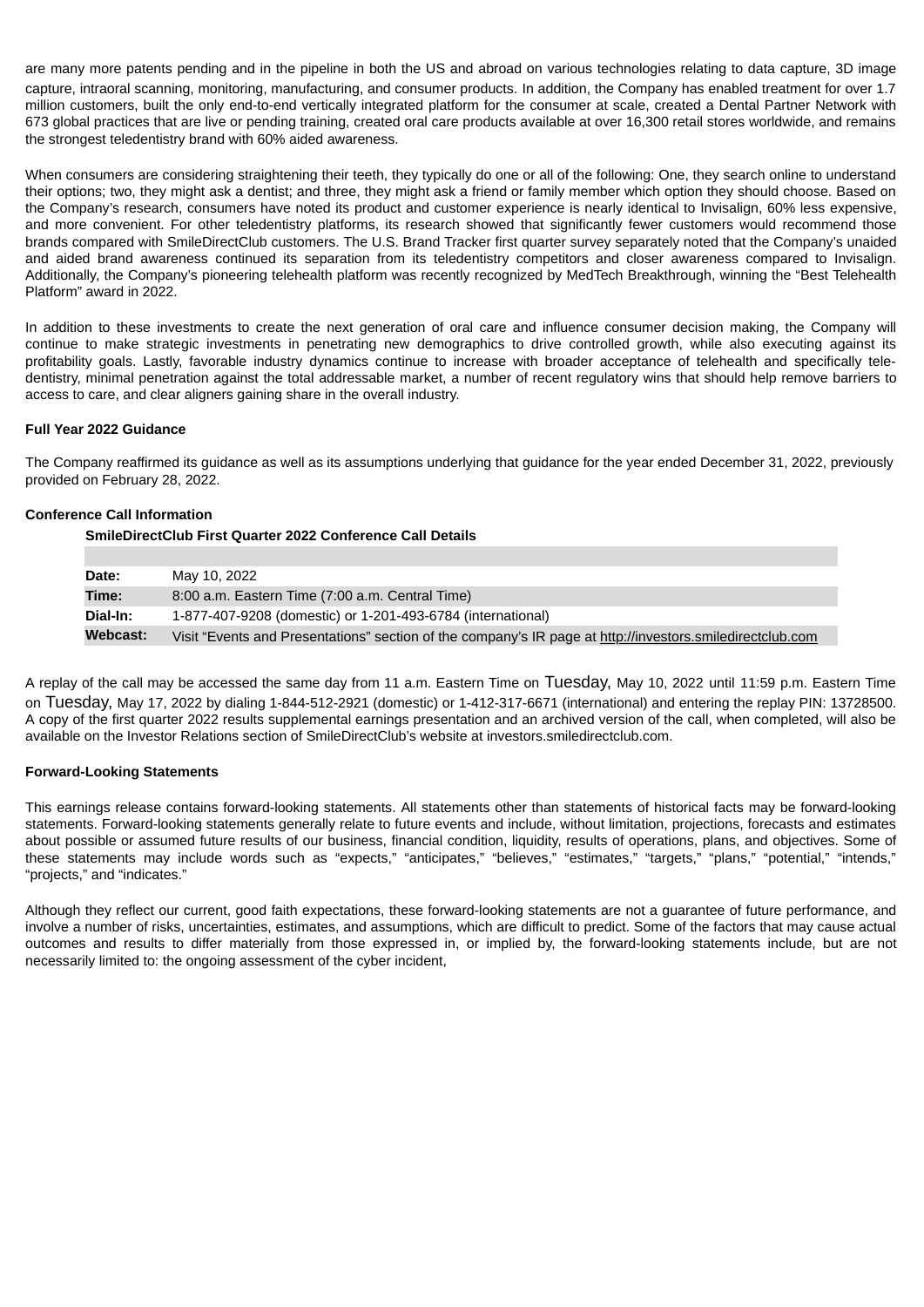material legal, financial and reputational risks resulting from such incident and the related operational disruptions; the duration and magnitude of the COVID-19 pandemic and related containment measures; our management of growth; the execution of our business strategies, implementation of new initiatives, and improved efficiency; our sales and marketing efforts; our manufacturing capacity, performance, and cost; our ability to obtain future regulatory approvals; our financial estimates and needs for additional financing; consumer acceptance of and competition for our clear aligners; our relationships with retail partners and insurance carriers; our R&D, commercialization, and other activities and expenditures; the methodologies, models, assumptions, and estimates we use to prepare our financial statements, make business decisions, and manage risks; laws and regulations governing remote healthcare and the practice of dentistry; our relationships with vendors; the security of our operating systems and infrastructure; our risk management framework; our cash and capital needs; our intellectual property position; our exposure to claims and legal proceedings; and other factors described in our filings with the Securities and Exchange Commission, including but not limited to our Annual Report on Form 10-K for the year ended December 31, 2021.

New risks and uncertainties arise over time, and it is not possible for us to predict all such factors or how they may affect us. You should not place undue reliance on forward-looking statements, which speak only as of the date they are made. We are under no duty to update any of these forward-looking statements after the date of this earnings release to conform these statements to actual results or revised expectations. You should, therefore, not rely on these forward-looking statements as representing our views as of any date subsequent to the date of this earnings release.

## **About SmileDirectClub**

SmileDirectClub, Inc. (Nasdaq: SDC) ("SmileDirectClub") is an oral care company and creator of the first medtech platform for teeth straightening. Through its cutting-edge telehealth technology and vertically integrated model, SmileDirectClub is revolutionizing the oral care industry. SmileDirectClub's mission is to democratize access to a smile each and every person loves by making it affordable and convenient for everyone. For more information, please visit SmileDirectClub.com.

## **Investor Relations:**

Jesse Weaver Global Head, FP&A and Investor Relations

Jonathan Fleetwood Director, Investor Relations investorrelations@smiledirectclub.com

## **Media Relations:**

Amber Pietrobono Director, Corporate Communications press@smiledirectclub.com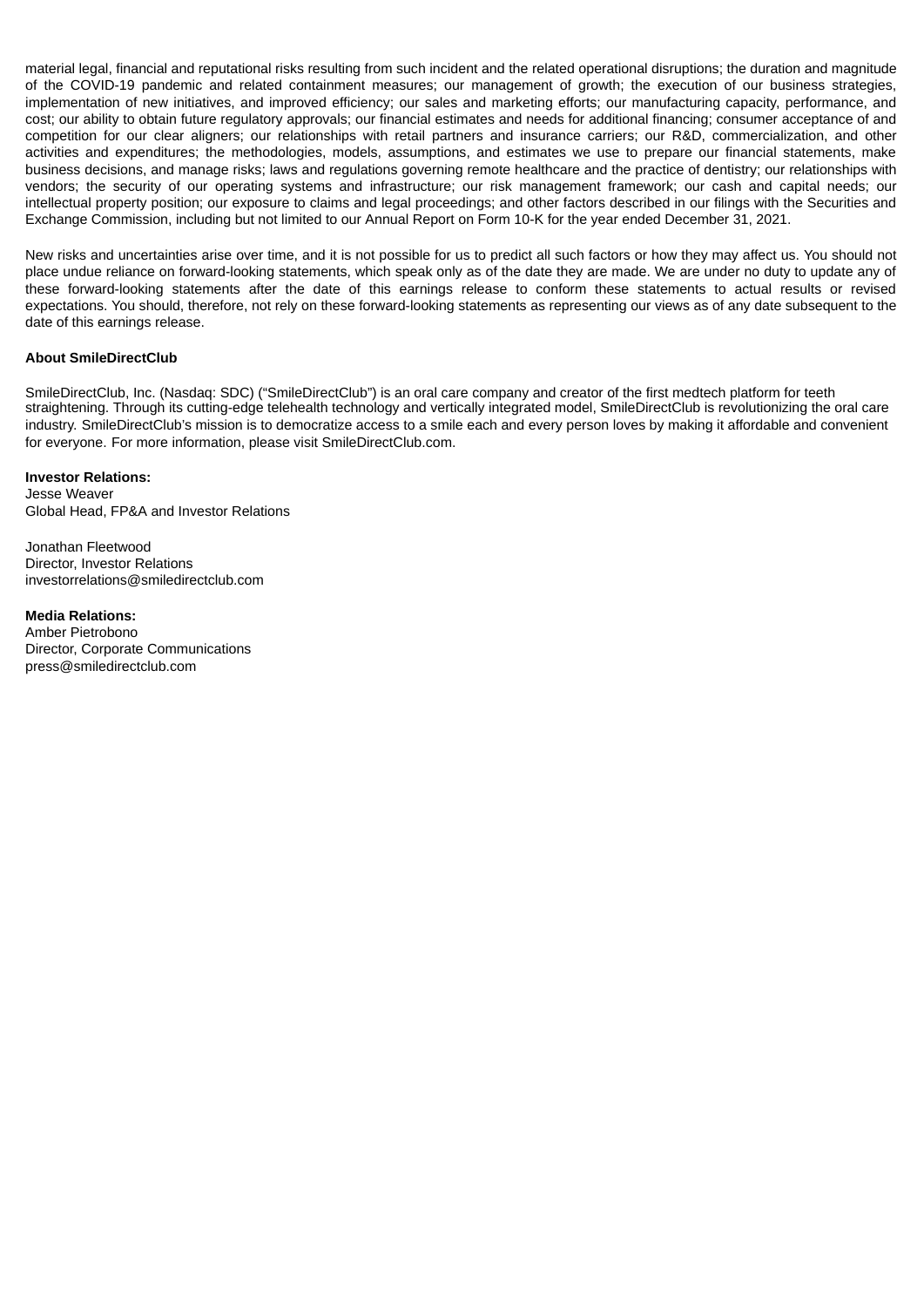## **SmileDirectClub, Inc. Condensed Consolidated Balance Sheets (in thousands)**

|                                                                                                                                                                                |               | March 31,  | December 31, |
|--------------------------------------------------------------------------------------------------------------------------------------------------------------------------------|---------------|------------|--------------|
|                                                                                                                                                                                |               | 2022       | 2021         |
| <b>ASSETS</b>                                                                                                                                                                  |               |            |              |
| Cash                                                                                                                                                                           | \$            | 144,747 \$ | 224,860      |
| Accounts receivable, net                                                                                                                                                       |               | 181,651    | 184,558      |
| Inventories                                                                                                                                                                    |               | 39,018     | 40,803       |
| Prepaid and other current assets                                                                                                                                               |               | 24,802     | 17,519       |
| <b>Total current assets</b>                                                                                                                                                    |               | 390,218    | 467,740      |
| Accounts receivable, net, non-current                                                                                                                                          |               | 58,876     | 59,210       |
| Property, plant and equipment, net                                                                                                                                             |               | 221,883    | 227,201      |
| Operating lease right-of-use asset                                                                                                                                             |               | 23,848     | 24,927       |
| Other assets                                                                                                                                                                   |               | 15,425     | 15,480       |
| <b>Total assets</b>                                                                                                                                                            | \$            | 710,250 \$ | 794,558      |
| <b>LIABILITIES AND EQUITY (DEFICIT)</b>                                                                                                                                        |               |            |              |
| Accounts payable                                                                                                                                                               | $\frac{1}{2}$ | 18,286 \$  | 19,922       |
| <b>Accrued liabilities</b>                                                                                                                                                     |               | 111,740    | 122,066      |
| Deferred revenue                                                                                                                                                               |               | 19,833     | 20,258       |
| Current portion of long-term debt                                                                                                                                              |               | 8,593      | 10,997       |
| Other current liabilities                                                                                                                                                      |               | 4,896      | 4,997        |
| <b>Total current liabilities</b>                                                                                                                                               |               | 163,348    | 178,240      |
| Long-term debt, net of current portion                                                                                                                                         |               | 730,992    | 729,973      |
| Operating lease liabilities, net of current portion                                                                                                                            |               | 19,097     | 20,352       |
| Other long-term liabilities                                                                                                                                                    |               | 350        | 347          |
| <b>Total liabilities</b>                                                                                                                                                       |               | 913,787    | 928,912      |
| <b>Equity (Deficit)</b>                                                                                                                                                        |               |            |              |
| Class A common stock, par value \$0.0001 and 120,433,220 shares issued and outstanding<br>at March 31, 2022 and 119,280,781 shares issued and outstanding at December 31, 2021 |               | 12         | 12           |
| Class B common stock, par value \$0.0001 and 268,993,501 shares issued and outstanding<br>at March 31, 2022 and 269,243,501 shares issued and outstanding at December 31, 2021 |               | 27         | 27           |
| Additional paid-in-capital                                                                                                                                                     |               | 452,153    | 448,867      |
| Accumulated other comprehensive income                                                                                                                                         |               | 453        | 293          |
| <b>Accumulated deficit</b>                                                                                                                                                     |               | (317,902)  | (295, 321)   |
| Noncontrolling interest                                                                                                                                                        |               | (355,900)  | (305, 852)   |
| Warrants                                                                                                                                                                       |               | 17,620     | 17,620       |
| Total equity (deficit)                                                                                                                                                         |               | (203, 537) | (134, 354)   |
| Total liabilities and equity (deficit)                                                                                                                                         | \$            | 710,250 \$ | 794,558      |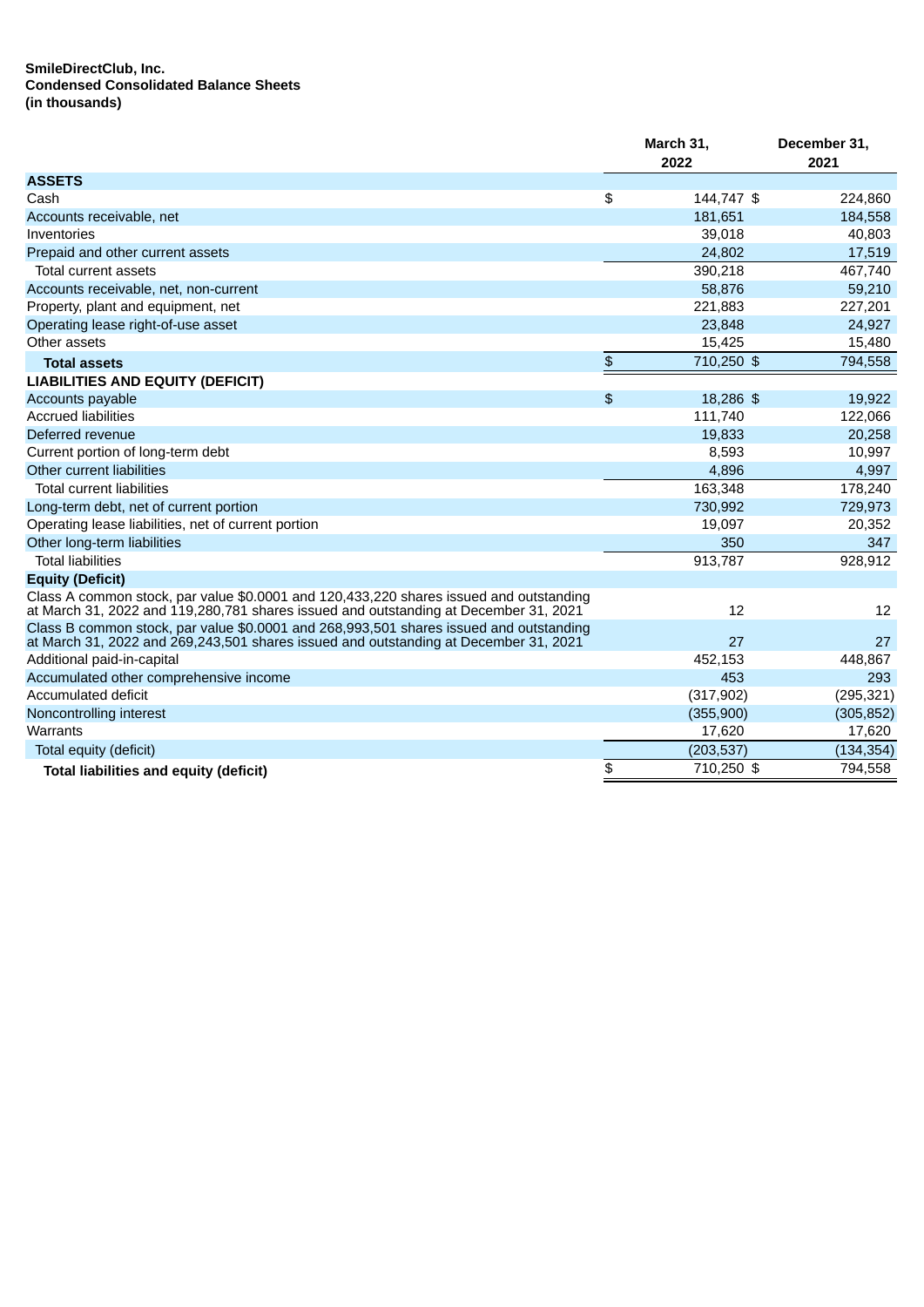## **SmileDirectClub, Inc.**

**Condensed Consolidated Statements of Operations (in thousands, except share and per share amounts)**

|                                                            | Three Months Ended March 31, |             |             |  |
|------------------------------------------------------------|------------------------------|-------------|-------------|--|
|                                                            |                              | 2022        | 2021        |  |
| Revenue, net                                               | $\mathfrak{P}$               | 142,512 \$  | 188,802     |  |
| Financing revenue                                          |                              | 9,134       | 10,659      |  |
| <b>Total revenues</b>                                      |                              | 151.646     | 199,461     |  |
| Cost of revenues                                           |                              | 43,066      | 47,961      |  |
| <b>Gross profit</b>                                        |                              | 108,580     | 151,500     |  |
| Marketing and selling expenses                             |                              | 96,711      | 97,123      |  |
| General and administrative expenses                        |                              | 70,793      | 81,078      |  |
| Lease abandonment and impairment of long-lived assets      |                              | 1.232       |             |  |
| Restructuring and other related costs                      |                              | 11,532      | 1,128       |  |
| Loss from operations                                       |                              | (71, 688)   | (27, 829)   |  |
| Interest expense                                           |                              | 1,556       | 17,566      |  |
| Loss on extinguishment of debt                             |                              |             | 47,631      |  |
| Other expense                                              |                              | 1,423       | 912         |  |
| Net loss before provision for income tax expense (benefit) |                              | (74, 667)   | (93, 938)   |  |
| Provision for income tax expense (benefit)                 |                              | (1, 463)    | 1,707       |  |
| Net loss                                                   |                              | (73, 204)   | (95, 645)   |  |
| Net loss attributable to noncontrolling interest           |                              | (50, 623)   | (66, 736)   |  |
| Net loss attributable to SmileDirectClub, Inc.             | \$                           | (22,581) \$ | (28, 909)   |  |
|                                                            |                              |             |             |  |
| Earnings (loss) per share of Class A common stock:         |                              |             |             |  |
| <b>Basic</b>                                               | $\boldsymbol{\hat{\tau}}$    | $(0.19)$ \$ | (0.25)      |  |
| <b>Diluted</b>                                             | \$                           | $(0.19)$ \$ | (0.25)      |  |
|                                                            |                              |             |             |  |
| Weighted average shares outstanding:                       |                              |             |             |  |
| <b>Basic</b>                                               |                              | 120,191,790 | 116,961,510 |  |
| <b>Diluted</b>                                             |                              | 389,297,928 | 386,878,524 |  |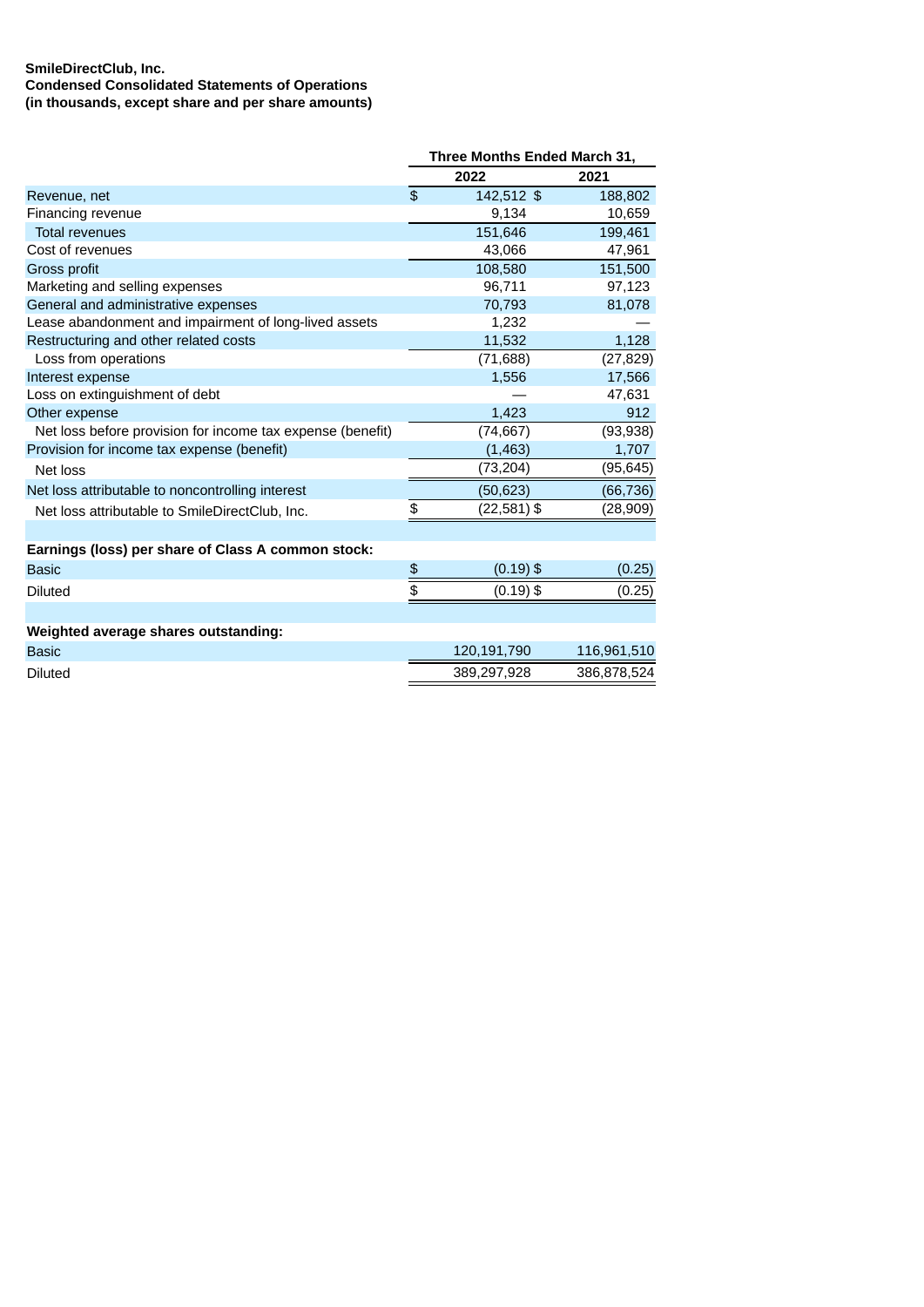## **SmileDirectClub, Inc.**

#### **Condensed Consolidated Statements of Cash Flows (in thousands)**

|                                                                             | Three Months Ended March 31, |                |            |
|-----------------------------------------------------------------------------|------------------------------|----------------|------------|
|                                                                             |                              | 2022           | 2021       |
| <b>Operating Activities</b>                                                 |                              |                |            |
| Net loss                                                                    | \$                           | $(73, 204)$ \$ | (95, 645)  |
| Adjustments to reconcile net loss to net cash used in operating activities: |                              |                |            |
| Depreciation and amortization                                               |                              | 18,916         | 16,460     |
| Deferred loan cost amortization                                             |                              | 1,078          | 1,960      |
| Equity-based compensation                                                   |                              | 5,306          | 15,159     |
| Loss on extinguishment of debt                                              |                              |                | 47,631     |
| Paid in kind interest expense                                               |                              |                | 3,324      |
| Asset impairment and related charges                                        |                              | 1,367          |            |
| Other non-cash operating activities                                         |                              | 1,079          | 954        |
| Changes in operating assets and liabilities:                                |                              |                |            |
| Accounts receivable                                                         |                              | 3,241          | (6, 675)   |
| Inventories                                                                 |                              | 1,785          | 649        |
| Prepaid and other current assets                                            |                              | (7, 258)       | 1,169      |
| Accounts payable                                                            |                              | (2, 137)       | (15, 569)  |
| <b>Accrued liabilities</b>                                                  |                              | (11, 012)      | 5,798      |
| Deferred revenue                                                            |                              | (425)          | (3, 553)   |
| Net cash used in operating activities                                       |                              | (61, 264)      | (28, 338)  |
| <b>Investing Activities</b>                                                 |                              |                |            |
| Purchases of property, equipment, and intangible assets                     |                              | (15, 118)      | (22, 981)  |
| Net cash used in investing activities                                       |                              | (15, 118)      | (22, 981)  |
| <b>Financing Activities</b>                                                 |                              |                |            |
| Repurchase of Class A shares to cover employee tax withholdings             |                              | (1, 847)       | (4,043)    |
| Repayment of HPS Credit Facility                                            |                              |                | (396, 497) |
| Payment of extinguishment costs                                             |                              |                | (37, 701)  |
| Borrowings of long-term debt                                                |                              |                | 747,500    |
| Payments of issuance costs                                                  |                              |                | (20, 595)  |
| Purchase of capped call transactions                                        |                              |                | (69, 518)  |
| Final payment of Align arbitration                                          |                              |                | (43, 400)  |
| Principal payments on long-term debt                                        |                              |                | (4,609)    |
| Payments of finance leases                                                  |                              | (2,404)        | (2, 541)   |
| Other                                                                       |                              | 562            | 169        |
| Net cash provided by (used in) financing activities                         |                              | (3,689)        | 168,765    |
| Effect of exchange rates change on cash and cash equivalents                |                              | (42)           | 375        |
| Increase (decrease) in cash                                                 |                              | (80, 113)      | 117,821    |
| Cash at beginning of period                                                 |                              | 224,860        | 316,724    |
| Cash at end of period                                                       | \$                           | 144,747 \$     | 434,545    |